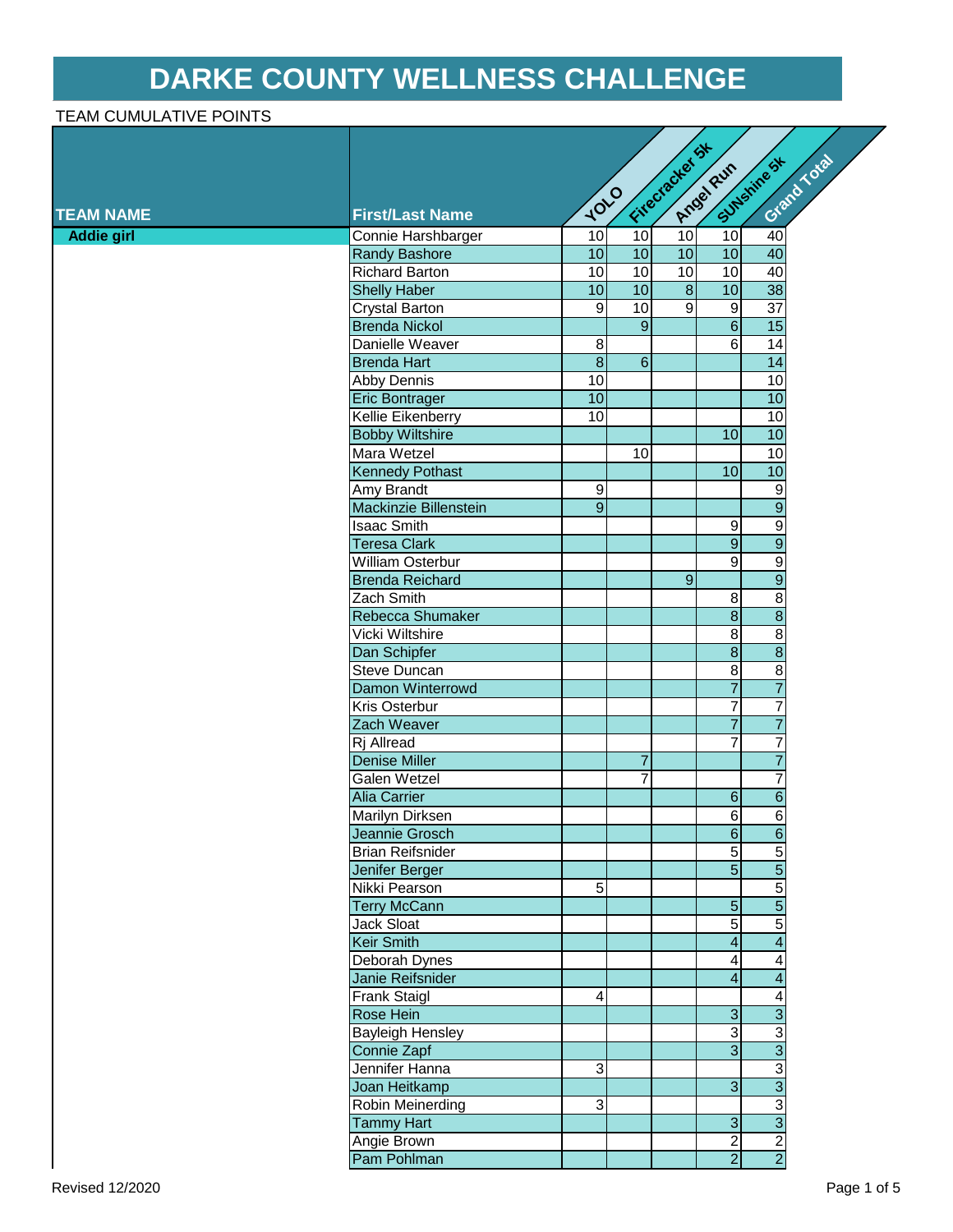| Addie girl                                    | <b>Misty Price</b>       | $\sqrt{2}$              |     |     |                         |                            |
|-----------------------------------------------|--------------------------|-------------------------|-----|-----|-------------------------|----------------------------|
|                                               | Kathy O'Dell             |                         |     |     | $\overline{2}$          | $\frac{2}{2}$              |
|                                               | Christopher Knick        |                         |     |     | $\overline{\mathbf{c}}$ |                            |
|                                               | <b>Larry Beck</b>        |                         |     |     | $\overline{2}$          | $\frac{2}{2}$              |
|                                               | Diana Beck               |                         |     |     | 1                       | $\overline{\phantom{0}}$   |
|                                               | Tonya Keller             |                         |     |     | 1                       | $\overline{1}$             |
|                                               | Candi Etter              |                         |     |     | 1                       | $\mathbf{1}$               |
|                                               | Freda Trittschuh         |                         |     |     | $\overline{1}$          | $\overline{1}$             |
|                                               | Jennifer Winterrowd      |                         |     |     | 1                       | $\mathbf{1}$               |
|                                               | <b>Marty Schipfer</b>    |                         |     |     | 1                       | $\overline{1}$             |
|                                               | Barb Bolyard             |                         |     |     | 1                       | $\mathbf{1}$               |
|                                               | <b>Amy Davis</b>         |                         |     |     | $\overline{1}$          | $\overline{1}$             |
|                                               | Faye Harman              |                         |     |     | 1                       | $\overline{1}$             |
|                                               | <b>Diane Smith</b>       |                         |     |     | 1                       | $\overline{1}$             |
|                                               | Karen Sharp              |                         |     |     | 1                       | $\overline{1}$             |
|                                               |                          |                         |     |     | 1                       | $\overline{1}$             |
|                                               | Sylvia McKibben          |                         |     |     |                         |                            |
|                                               | Rae Jean Collins         |                         |     |     | 1                       | $\mathbf{1}$               |
|                                               | <b>Diane Martino</b>     |                         |     |     | 1                       | $\overline{1}$             |
|                                               | Katie McKee              |                         |     |     | 1                       | $\mathbf{1}$               |
|                                               | Peggy Foutz              |                         |     |     | $\mathbf 1$             | $\overline{1}$             |
| <b>Addie girl Total</b>                       |                          | 267                     | 222 | 151 | 390                     | 1030                       |
| <b>Bring More Friends Running (BMF)</b>       | Charleslj Adams          | 10                      |     |     |                         | 10                         |
|                                               | <b>Becca Leensvaart</b>  | 10                      |     |     |                         | 10                         |
|                                               | <b>Ashley Stull</b>      | 10                      |     |     |                         | 10                         |
|                                               | <b>Randy Clune</b>       | 10                      |     |     |                         | 10                         |
|                                               | Darrick Barga            | $\boldsymbol{9}$        |     |     |                         | $\mathsf 9$                |
|                                               | <b>Hillary Holzapfel</b> | $\overline{9}$          |     |     |                         | $\overline{9}$             |
|                                               | Kevin Addington          | $\overline{9}$          |     |     |                         | $\overline{9}$             |
|                                               | Mikayla Setser           | $\overline{9}$          |     |     |                         | 9                          |
|                                               | <b>Brandy Addington</b>  | 8                       |     |     |                         | $\frac{8}{10}$             |
|                                               | <b>Mike Hawkey</b>       | $\overline{8}$          |     |     |                         |                            |
|                                               | Melissa Fraley           | 8                       |     |     |                         | $\bf{8}$                   |
|                                               | Kamdon Riethman          | $\bf 8$                 |     |     |                         | $\overline{8}$             |
|                                               | Hallie Riethman          | $\bf 8$                 |     |     |                         | $\bf{8}$                   |
|                                               | <b>Greg Fourman</b>      | $\overline{7}$          |     |     |                         | $\overline{7}$             |
|                                               | Amy Deeter               | $\overline{7}$          |     |     |                         | $\overline{7}$             |
|                                               | Heidi Klosterman         | $\overline{7}$          |     |     |                         | $\overline{7}$             |
|                                               | Melissa Riethman         | $\overline{7}$          |     |     |                         | $\overline{7}$             |
|                                               | <b>Ashley Moody</b>      | $\sigma$                |     |     |                         | $\overline{6}$             |
|                                               | Craig Riethman           | $\,6$                   |     |     |                         | $\,6$                      |
|                                               | <b>Rachel Meier</b>      | $\overline{5}$          |     |     |                         | $\overline{5}$             |
|                                               | <b>Anthony Stonerock</b> | $\overline{5}$          |     |     |                         | $\overline{5}$             |
|                                               | Ashlee Fourman           | $\overline{\mathbf{4}}$ |     |     |                         | $\overline{\mathbf{4}}$    |
|                                               | Asazalia Hawkey          | 1                       |     |     |                         | $\overline{\phantom{0}}$   |
| <b>Bring More Friends Running (BMF) Total</b> |                          | 171                     |     |     |                         | 171                        |
| <b>DeColores Montessori School</b>            | Elizabeth Shields        |                         |     |     | 10                      | 10                         |
|                                               | <b>Matt Bruns</b>        |                         |     |     | 10                      | 10                         |
|                                               |                          |                         |     |     |                         |                            |
|                                               | Megan Roessner           |                         |     |     | 9                       | 9                          |
|                                               | <b>Tara Seger</b>        |                         |     |     | $\overline{9}$          | $\overline{9}$             |
|                                               | Kathy Gonzalez           |                         |     |     | 8                       | $\bf 8$                    |
|                                               | <b>Mike Bruns</b>        |                         |     |     | $\bf 8$                 | $\infty$                   |
|                                               | <b>Michael Adkins</b>    |                         |     |     | 8                       | $\infty$                   |
|                                               | <b>Heather Costa</b>     |                         |     |     | $\overline{7}$          | $\overline{7}$             |
|                                               | Andrew Costa             |                         |     |     | 7                       | $\overline{7}$             |
|                                               | <b>Erin Hines</b>        |                         |     |     | $\overline{7}$          | $\overline{7}$             |
|                                               | John Aukerman            |                         |     |     | 6                       | $\sigma$                   |
|                                               | <b>Tony Gonzalez</b>     |                         |     |     | $\overline{6}$          | $\overline{6}$             |
|                                               | Tasha Stephan            |                         |     |     | $\overline{5}$          | $\overline{5}$             |
|                                               | <b>Christine Seger</b>   |                         |     |     | $\overline{5}$          | $\overline{5}$             |
|                                               | Nancy Dean               |                         |     |     | $\overline{3}$          |                            |
|                                               | <b>Bob Dean</b>          |                         |     |     | $\overline{3}$          | ယ $\overline{\frac{3}{2}}$ |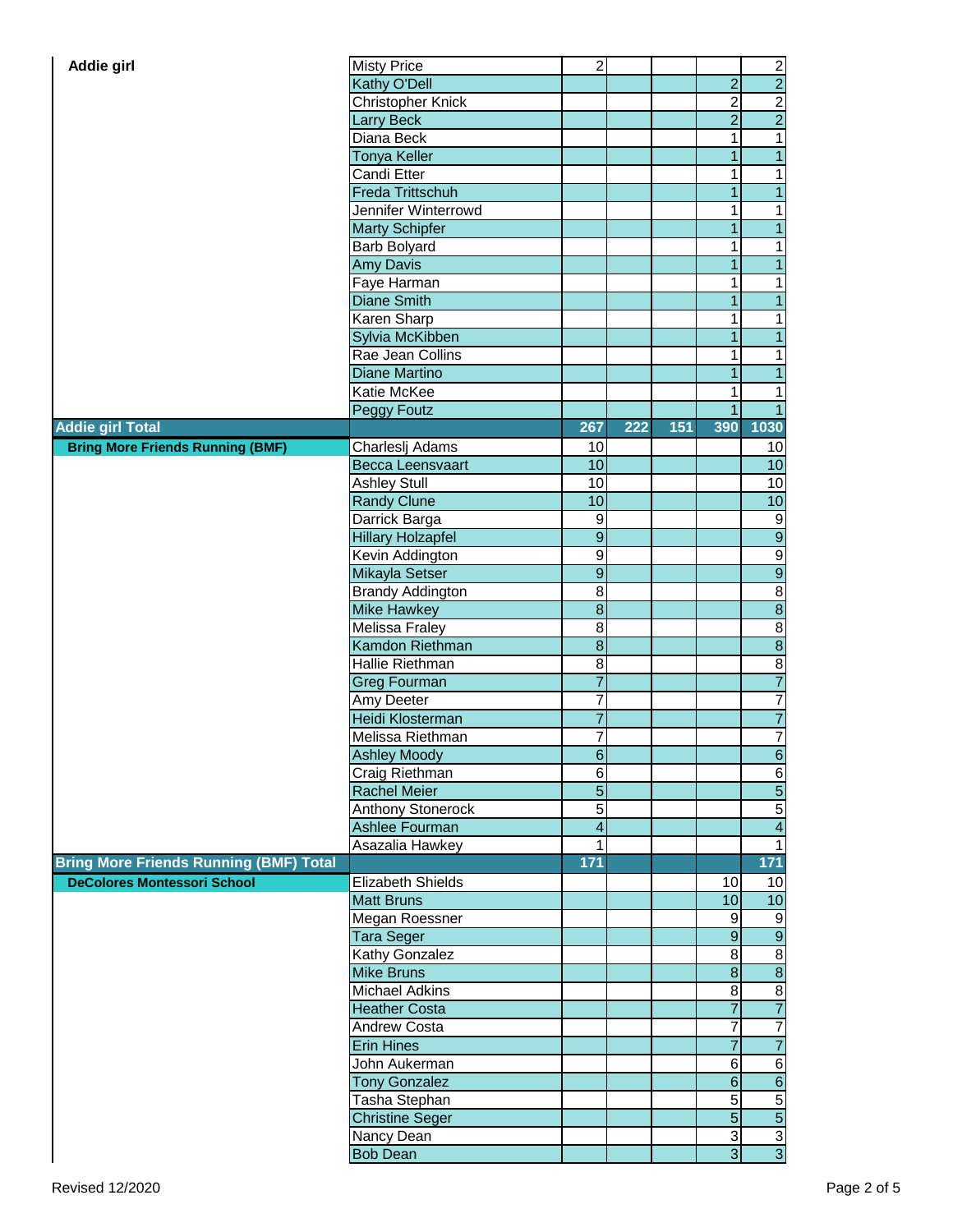| DeColores Montessori School              | Larry Holmes            |                 |                  | $\mathsf 3$             | $\mathbf{3}$                              |
|------------------------------------------|-------------------------|-----------------|------------------|-------------------------|-------------------------------------------|
|                                          | <b>Tammy Adkins</b>     |                 |                  | $\overline{3}$          | $\overline{3}$                            |
|                                          | Julie Bruns             |                 |                  | دن                      | $\overline{\overline{3}}$                 |
|                                          | Sharon Vanden Bosch     |                 |                  | $\overline{1}$          | $\overline{1}$                            |
| <b>DeColores Montessori School Total</b> |                         |                 |                  | 121                     | 121                                       |
|                                          | Katie Rammel            |                 | 10               |                         |                                           |
| <b>Greenville Cross Country</b>          |                         |                 |                  |                         | 10                                        |
|                                          | <b>Isabelle Rammel</b>  |                 | 10               |                         | 10                                        |
|                                          | Allen Newbauer          |                 | 10               |                         | 10                                        |
|                                          | <b>Bryce Shilt</b>      |                 | 10               |                         | 10                                        |
|                                          | Dennis Eckstein         |                 | $\boldsymbol{9}$ |                         | $9\,$                                     |
|                                          | Luke F. Rammel          |                 | $\overline{9}$   |                         | 9                                         |
|                                          | Carson Henry            |                 | $\overline{9}$   |                         | $\frac{9}{8}$                             |
|                                          | Kamdon Riethman         |                 | $\overline{8}$   |                         |                                           |
|                                          | <b>Bill Rammel</b>      |                 | $\overline{7}$   |                         | $\overline{7}$                            |
|                                          | <b>Mason Pierri</b>     |                 | $\overline{7}$   |                         | $\overline{7}$                            |
|                                          | Sophia Rammel           |                 | $\overline{7}$   |                         | $\overline{7}$                            |
|                                          | <b>Tamera McNulty</b>   |                 | $6 \overline{}$  |                         | $\overline{6}$                            |
|                                          | Gabe Rammel             |                 | $\overline{6}$   |                         | $\,6$                                     |
|                                          | <b>Coleman McNulty</b>  |                 | $\overline{5}$   |                         | $\overline{5}$                            |
| <b>Greenville Cross Country Total</b>    |                         |                 | 113              |                         | 113                                       |
|                                          |                         |                 |                  |                         |                                           |
| <b>Bridges to College</b>                | Tony Adams              |                 |                  | 10                      | 10                                        |
|                                          | <b>Brianna Fellers</b>  |                 |                  | $9$                     | $\overline{9}$                            |
|                                          | Matt Steyer             |                 |                  | $\boldsymbol{9}$        | $\frac{9}{8}$                             |
|                                          | Saige Fellers           |                 |                  | $\overline{8}$          |                                           |
|                                          | Lucas Gillespie         |                 |                  | $\overline{8}$          | $\overline{8}$                            |
|                                          | Nicki Gillespie         |                 |                  | $\overline{7}$          | $\overline{7}$                            |
|                                          | <b>Shelby Gillespie</b> |                 |                  | $\overline{7}$          | $\overline{7}$                            |
|                                          | <b>Grady Steyer</b>     |                 |                  | $\overline{7}$          | $\overline{7}$                            |
|                                          | Mindy Steyer            |                 |                  | $\,6$                   | $\,6$                                     |
|                                          | Eli Armstrong           |                 |                  | $\overline{5}$          | $\overline{\mathbf{5}}$                   |
|                                          | Kenneth Stiefel         |                 |                  | $\overline{5}$          | $\overline{5}$                            |
|                                          | <b>Michelle Stiefel</b> |                 |                  | $\overline{4}$          | $\overline{4}$                            |
|                                          | Gibson Steyer           |                 |                  | $\overline{\mathbf{4}}$ | $\overline{\mathcal{A}}$                  |
|                                          | <b>Lisa Martin</b>      |                 |                  | $\overline{4}$          | $\overline{\mathcal{A}}$                  |
|                                          | <b>Tracie Bixler</b>    |                 |                  | $\boldsymbol{2}$        |                                           |
|                                          |                         |                 |                  | $\overline{2}$          | $\overline{\mathbf{c}}$<br>$\overline{2}$ |
|                                          | Rebecca Jenkinson       |                 |                  |                         |                                           |
|                                          | Amanda Armstrong        |                 |                  | 1                       | $\mathbf{1}$                              |
|                                          | Ken Neff                |                 |                  | $\overline{1}$          | $\overline{1}$                            |
|                                          | <b>Hailey Gillespie</b> |                 |                  | $\mathbf{1}$            | $\overline{1}$                            |
| <b>Bridges to College Total</b>          |                         |                 |                  | 100                     | 100                                       |
| <b>GTI In Motion 2020</b>                | Lydia Force             |                 |                  | 10                      | 10                                        |
|                                          | <b>Leah Force</b>       |                 |                  | 10                      | 10                                        |
|                                          | Justin Marshall         |                 |                  | 10                      | 10                                        |
|                                          | <b>Blake Hill</b>       |                 |                  | $\boldsymbol{9}$        | $\overline{9}$                            |
|                                          | <b>Seth Force</b>       |                 |                  | $\overline{\mathbf{8}}$ | $\overline{8}$                            |
|                                          | <b>Connie Tabler</b>    |                 |                  | $\overline{7}$          | $\overline{7}$                            |
|                                          | Kassandra Holsapple     |                 |                  | $\overline{7}$          | $\overline{7}$                            |
| <b>GTI In Motion 2020 Total</b>          |                         |                 |                  | 61                      | 61                                        |
| <b>Fit by Loy</b>                        | Jay Clementz            | 10              |                  |                         | 10                                        |
|                                          | <b>Chloe Pierri</b>     | $\overline{10}$ |                  |                         | 10                                        |
|                                          | Leah Force              | 10              |                  |                         | 10                                        |
|                                          | <b>Hudson Pierri</b>    | $\overline{9}$  |                  |                         | $\overline{9}$                            |
|                                          |                         |                 |                  |                         |                                           |
|                                          | Lydia Force             | 9               |                  |                         | 9                                         |
|                                          | Aaron Lavy              | $\overline{7}$  |                  |                         | $\overline{7}$                            |
|                                          | Nicole Loy              | 1               |                  |                         | $\mathbf{1}$                              |
|                                          | <b>Brittany Force</b>   | $\overline{1}$  |                  |                         | $\overline{1}$                            |
| <b>Fit by Loy Total</b>                  |                         | 57              |                  |                         | 57                                        |
| <b>PCOC</b>                              | <b>Audrey Bennett</b>   | 10              |                  | 8                       | 18                                        |
|                                          | Sandra Cox              | $\overline{9}$  |                  | $\overline{5}$          | $\overline{14}$                           |
|                                          | <b>Brennen Fellers</b>  | $\overline{10}$ |                  |                         | 10                                        |
|                                          | <b>Nicholas Fellers</b> | $\overline{9}$  |                  |                         | $\overline{9}$                            |
|                                          |                         |                 |                  |                         |                                           |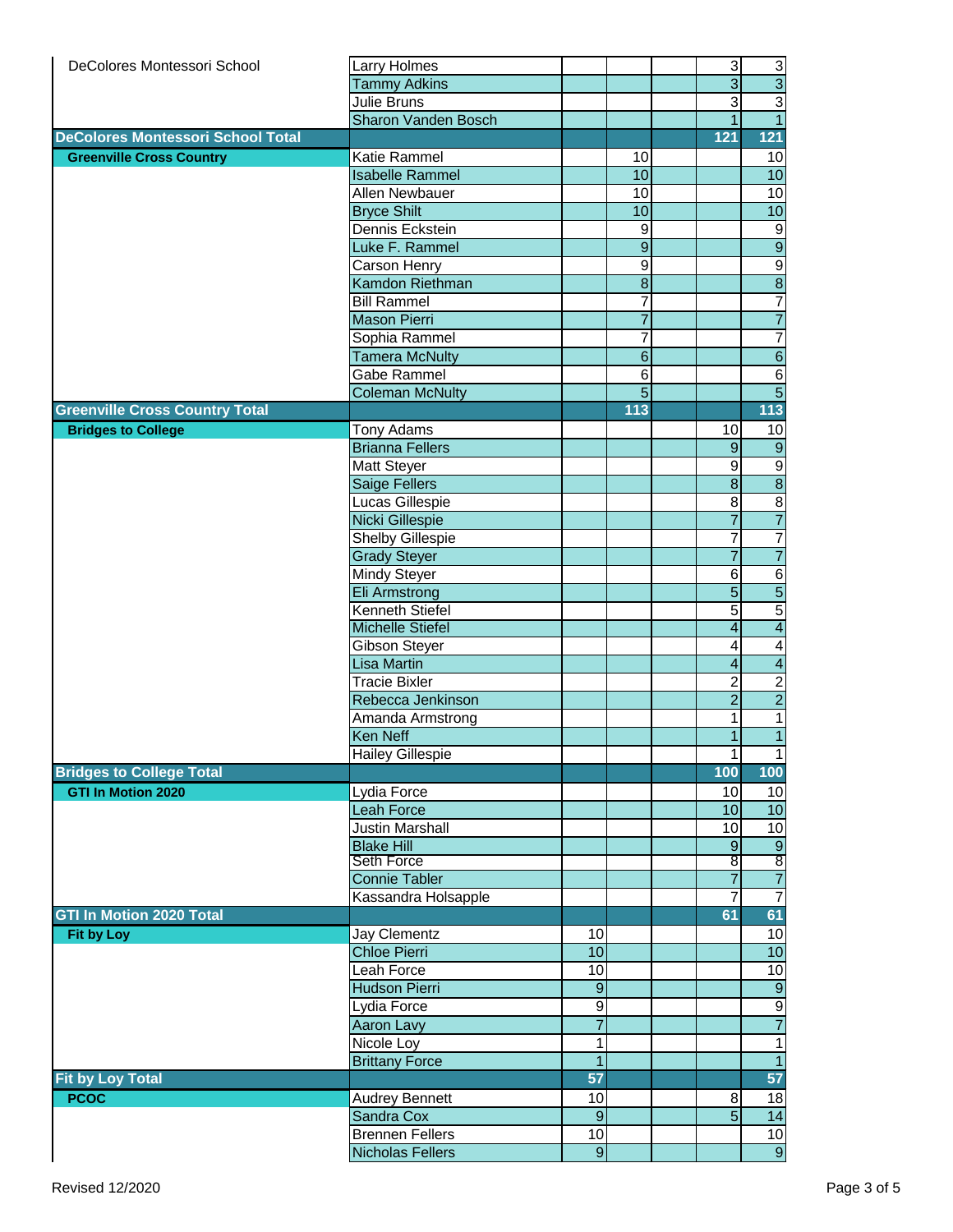| <b>PCOC</b>                    | Randy Cox                 | $\,6$            |                         |                         |                 | $\overline{6}$                   |
|--------------------------------|---------------------------|------------------|-------------------------|-------------------------|-----------------|----------------------------------|
| <b>PCOC Total</b>              |                           | 44               |                         |                         | 13              | 57                               |
| <b>Rosie's Rockstars</b>       | Benjamin Hill             |                  |                         | 16                      |                 | 16                               |
|                                | <b>Cindy Hill</b>         |                  |                         | $\overline{8}$          |                 | $\overline{8}$                   |
|                                | <b>Alexis Francis</b>     |                  |                         | $\overline{7}$          |                 | $\overline{7}$                   |
|                                | <b>Mike Francis</b>       |                  |                         | $\overline{5}$          |                 | $\overline{5}$                   |
|                                |                           |                  |                         | $\overline{5}$          |                 |                                  |
|                                | <b>Janelle Rismiller</b>  |                  |                         |                         |                 | $\overline{5}$                   |
|                                | Mercedes Leeper           |                  |                         | $\overline{\mathbf{4}}$ |                 | $\overline{4}$                   |
|                                | Katy Francis              |                  |                         | $\overline{3}$          |                 | $\frac{3}{3}$                    |
|                                | <b>Mariah Hill</b>        |                  |                         | $\overline{3}$          |                 |                                  |
|                                | Gabriella Leeper          |                  |                         | 1                       |                 | $\overline{1}$                   |
|                                | <b>Adam Francis</b>       |                  |                         | $\mathbf{1}$            |                 | $\overline{1}$                   |
| <b>Rosie's Rockstars Total</b> |                           |                  |                         | 53                      |                 | 53                               |
| <b>Valentus Babes</b>          | Lazer Luis                | 10               |                         |                         |                 | 10                               |
|                                | Regielyn Santamaria       | $\boldsymbol{9}$ |                         |                         |                 | 9                                |
|                                | <b>Miles Hartzell</b>     | 8                |                         |                         |                 | $\, 8$                           |
|                                | <b>Maggie Briones</b>     | $\overline{8}$   |                         |                         |                 | $\overline{8}$                   |
|                                | Mary Jane Sorio           | 7                |                         |                         |                 | $\overline{7}$                   |
| <b>Valentus Babes Total</b>    |                           | 42               |                         |                         |                 | 42                               |
| <b>St. Mary's School</b>       | Julie Whitmer             |                  |                         |                         | 10              | 10                               |
|                                | Paul Myers                |                  |                         |                         | $9\,$           | 9                                |
|                                | Patrick Barga             |                  |                         |                         | $\sigma$        |                                  |
|                                | <b>Trish Elam</b>         |                  |                         |                         | $\overline{6}$  | $\frac{6}{6}$                    |
|                                | Samantha Elam             |                  |                         |                         | $6\phantom{1}6$ | $\overline{6}$                   |
|                                | <b>Carol Holmes</b>       |                  |                         |                         | $\mathbf{1}$    | $\overline{1}$                   |
|                                | <b>Madison Billig</b>     |                  |                         |                         | 1               | $\overline{1}$                   |
|                                | <b>Callie Pope</b>        |                  |                         |                         | $\overline{1}$  | $\overline{1}$                   |
| St. Mary's School Total        |                           |                  |                         |                         | 40              | 40                               |
| <b>GTI in Motion</b>           | Justin Marshall           | $\boldsymbol{9}$ |                         |                         |                 |                                  |
|                                | Seth Force                | $\overline{8}$   |                         |                         |                 | $\overline{9}$<br>$\overline{8}$ |
|                                |                           |                  |                         |                         |                 |                                  |
|                                | <b>Hillary Schleiger</b>  | 8                |                         |                         |                 | $\, 8$                           |
|                                | Joshua Robbins            | $\overline{6}$   |                         |                         |                 | $\overline{6}$                   |
|                                | <b>Kim Cromwell</b>       | $\overline{5}$   |                         |                         |                 | $\overline{5}$                   |
| <b>GTI in Motion Total</b>     |                           | 36               |                         |                         |                 | 36                               |
| <b>Team Heckman</b>            | <b>Brittany Arnold</b>    |                  |                         | 10                      |                 | 10                               |
|                                | <b>Mallory Siegrist</b>   |                  |                         | $\overline{9}$          |                 | $\overline{9}$                   |
|                                | <b>Brooklynn Siegrist</b> |                  |                         | 8 <sup>1</sup>          |                 | 8                                |
|                                | Karlie Grieshop           |                  |                         | $\overline{2}$          |                 | $\overline{2}$                   |
|                                | Doug Grieshop             |                  |                         | 1                       |                 | $\mathbf{1}$                     |
|                                | Joni Siegrist             |                  |                         | $\mathbf{1}$            |                 | $\overline{1}$                   |
|                                | Haylie Grieshop           |                  |                         | $\mathbf{1}$            |                 | $\mathbf{1}$                     |
|                                | <b>Teresa Grieshop</b>    |                  |                         | $\overline{1}$          |                 | $\mathbf{1}$                     |
|                                | Jon Siegrist              |                  |                         | 1                       |                 | $\mathbf{1}$                     |
| <b>Team Heckman Total</b>      |                           |                  |                         | 34                      |                 | 34                               |
| <b>YOLO</b>                    | Phillip Pierri            |                  | 8                       |                         |                 | 8                                |
|                                | <b>Chloe Pierri</b>       |                  | $\overline{8}$          |                         |                 | $\overline{8}$                   |
|                                | Hudson Pierri             |                  | $\bf 8$                 |                         |                 | $\, 8$                           |
|                                | <b>Brady Pierri</b>       |                  | $\overline{\mathbf{4}}$ |                         |                 | $\overline{4}$                   |
|                                | Jodi Pierri               |                  | $\overline{3}$          |                         |                 | $\overline{3}$                   |
| <b>YOLO Total</b>              |                           |                  | 31                      |                         |                 | 31                               |
| <b>Edison</b>                  | Michaela Kirk             |                  |                         |                         | 10              | 10                               |
|                                | <b>Vickie Kirk</b>        |                  |                         |                         | $\infty$        | $\overline{\mathbf{8}}$          |
|                                | Luke Hanes                |                  |                         |                         | 7               | $\overline{7}$                   |
|                                | <b>Elizabeth Hanes</b>    |                  |                         |                         | $\overline{1}$  | $\mathbf{1}$                     |
|                                | Jennifer Williams         |                  |                         |                         | $\mathbf{1}$    | $\mathbf{1}$                     |
|                                |                           |                  |                         |                         | $\overline{1}$  | $\overline{1}$                   |
| <b>Edison Total</b>            | <b>Richard Hanes</b>      |                  |                         |                         | <b>28</b>       |                                  |
|                                |                           |                  |                         |                         |                 | 28                               |
| <b>Delta Squad</b>             | Chloe Steinbrunner        |                  |                         | 8 <sup>1</sup>          |                 | 8                                |
|                                | Henry Stammen             |                  |                         | $\overline{6}$          |                 | $\overline{6}$                   |
|                                | <b>Grant Beasley</b>      |                  |                         | $\overline{5}$          |                 | $\overline{5}$                   |
|                                | <b>Gideon Beasley</b>     |                  |                         | $\overline{3}$          |                 | $\overline{3}$                   |